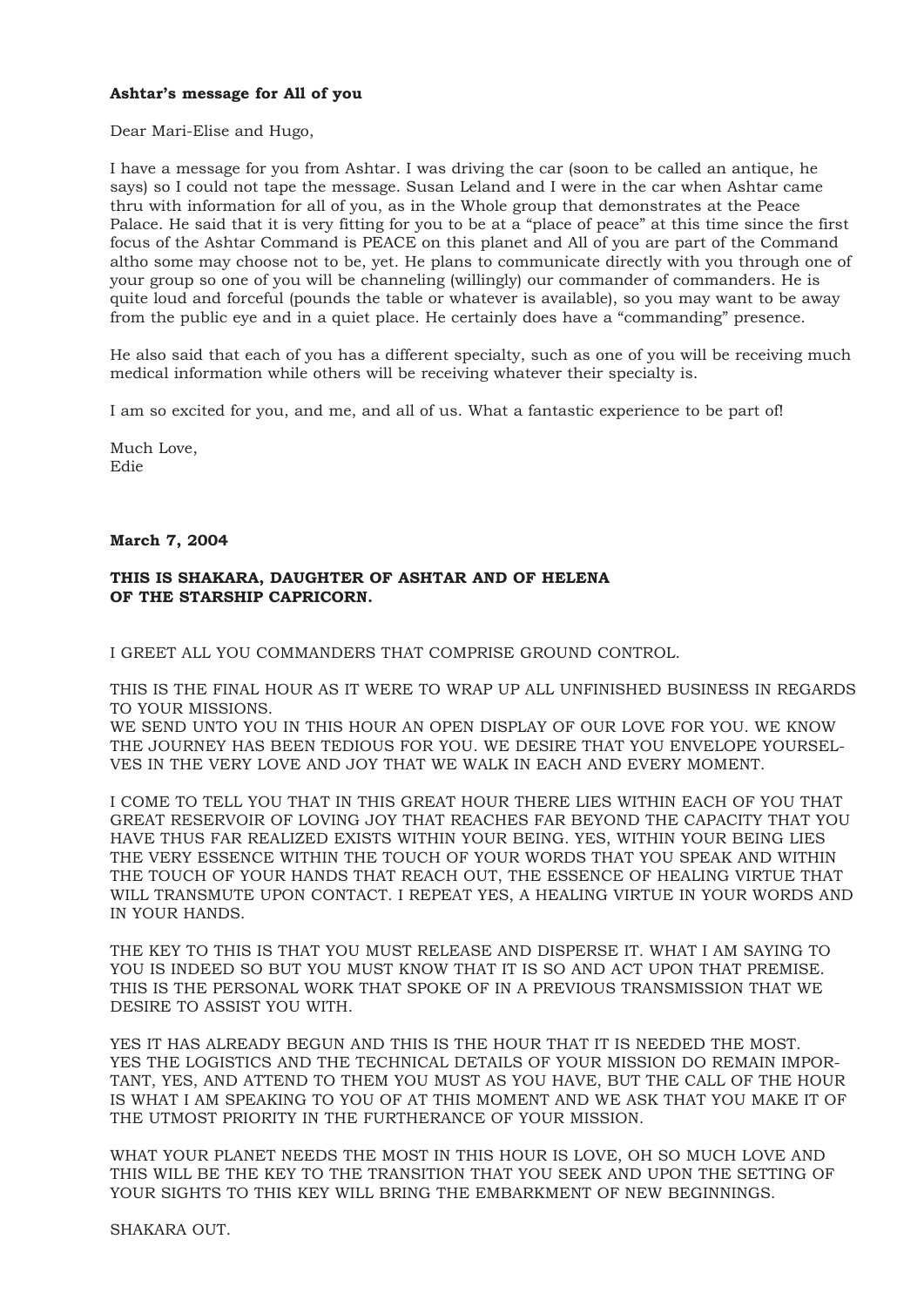Dear Mari-Elise and Hugo,

I just sent you an email answering your transmission and it seems to have disappeared. Hope this one makes it thru.

Thank you for sending the transmission. You two are doing fantastic work. One or more transmissions per day is amazing.

We had a session with Ashtar today. Before we started Susan called in Security Teams to clear the tape recorder's 3 timelines and 4 dimensions. When we played the tape Susan came thru with her intro but we heard a click when Ashtar came in. We then played it on another machine and we could hear Susan's voice, but faintly with static. I will be looking for someone to clean the tape and make it audible.

Ashtar said that your group at the Hague is the hub for the energies going out over the planet and far beyond. Your transmissions are priceless for not only do they contain info for today but also blueprints for the planet's evolvement and every living being here. WOW !! You are doing important work.

He said to CLEANSE, CLEANSE, CLEANSE !!!

Number one priority is Self, and then connections.

There will be a block of animals removed from the planet and taken elsewhere. Then he began saying or singing "Ode to the Extinct Mosquito". We had quite a laugh over that.

He described eating an egg as "cannibalizing an abortion". Not sure how serious he was. Maybe I will find out when I cook an egg.

The tape is 45 minutes long with lots more info so I hope we can rescue it.

Love & Blessings, Edie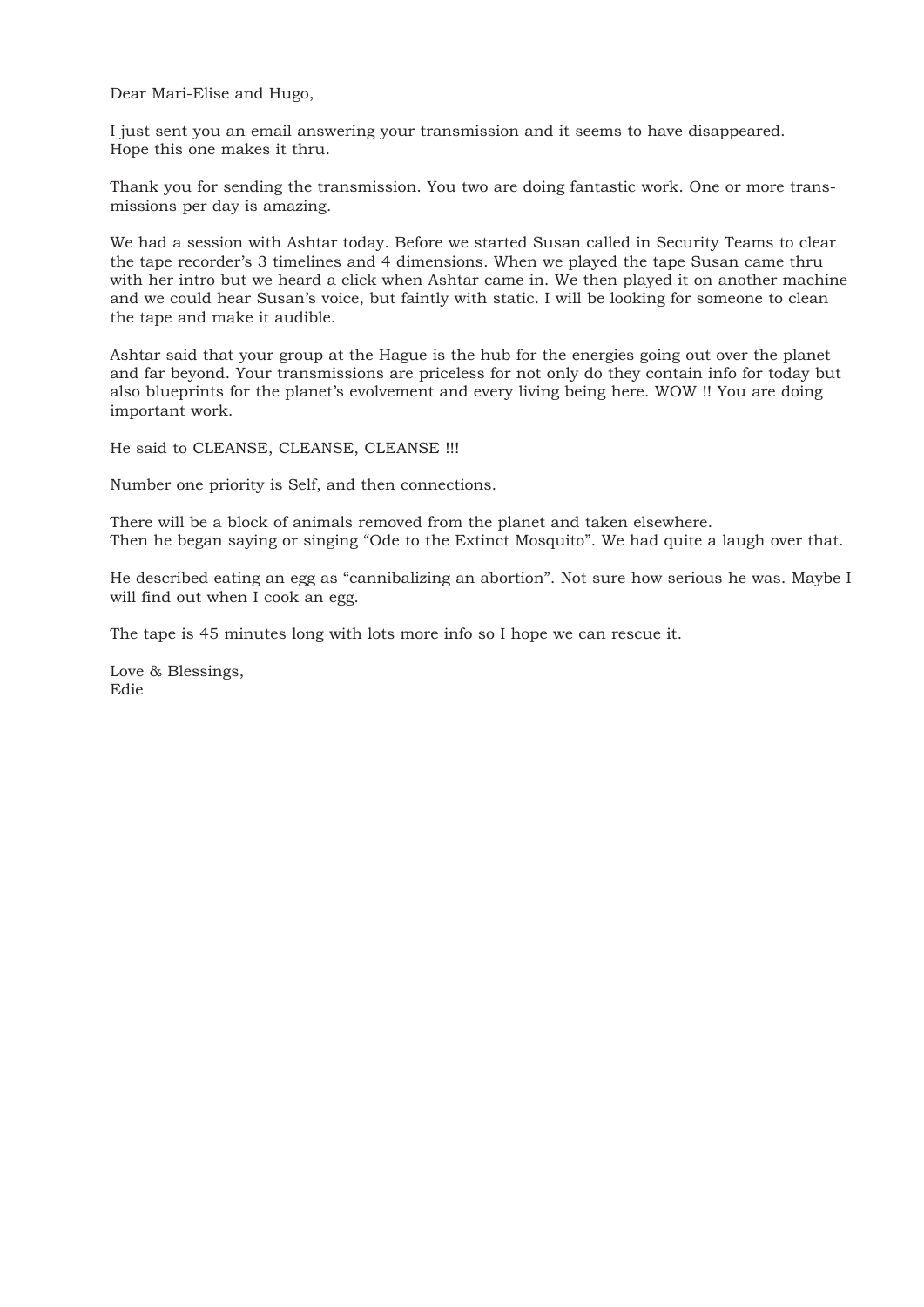## **New perspective**

What will you all do the next few weeks? The energy of change of view is upon you. Whether you let go and be of for a while or not, you are still present with the energy you all already have been giving to it. It is an ongoing asking for, and adding to, the cause of changing of the world.

If you think that you are just doing your little task and you don´t do anything worhtwhile, just think again. Just explain a rainbow to a raindrop, only when he is part of the process to sustain the rainbow, then he knows what it is. At least when he is able to understand his humbleness and his grandeur in being instrumental for the sake of the rainbow. Without him as being small ugly raindrop somewhere forgotten in his opinion, he is the instrument to make a beautiful rainbow to lift all who are looking at the rainbow and this way are participating in the experience. This raindrop won´t feel what the others, seeing the rainbow, feel, don´t feel the gratitude. It is there, but he won´t feel it. Only when he dies, he will see his actions and the way he made a difference by just being himself and being of service to the whole, for the good of all concerned. It is indeed a blessing to be you, and with being you, you bless the world. Being is enough for the whole spiritual hierarchy, the angels, the ascended masters, the federation of light, the galactic federation. What do we want more than seeing you being what you are; God. We won´t ask for more. So it is very easy to be of service, when you are what you are, it comes natural.

The perspective I like to talk about is the following line: by just being yourself where you are right now, centered inside you, you are just doing what you like to do, need to do, can offer to do. Nothing more is needed. Forget the spam, the scam, the gossip, the judgements on both sides, just be who you are: LOVE. Let the flow of love come from you and go to you. Be a multiplier, share your riches, and your riches will find you. Otherwise you don´t advertise for them, and they will lose the connection and the attraction of a flowing energy. Where there is no life, no flow, there is nothing needed. There is nothing to add, nothing to flourish, nothing to blossom. So be you and share you, that is all that is needed.

I would like to thank all for your participation in the process, the eagerness to be of service for the rest of the world. You all did a good job. Keep on doing it.

What is next? A whole new opportunity for a new beginning in the next year. With the harvest at the doorsteps of life, it is easy to see that a new cycle is starting. What do you like to start? In other parts of the world, this is just half way a cycle, they can consider to rethink their actions and get some corrections in their goals so they ended the cycle of their own where they want to be.

With a new cycle starting, just think. Are you eager to stay at the doorsteps for one other year? Are you planning to give your life another direction, instead of waiting, are you going to create? This hasn´t have to be done at the doorsteps of the world court, it can, it doesn´t have to. With harvest you see what you have sown, what you are getting for your efforts, and if the creation you get is the one you would like to see. When you see the results of last year, you have time to end the cycle of growing with appreciation of what you did and what you got out of it. You will set your goals for the next cycle, turning inwards to give the soil rest and meanwhile cleaning, resting, being, creating, trusting you go through the winter to another spring and summer, to another harvest. What do you like to have at that time? And think, is what you want a part of others freewill? Is what you want part of others creation? Is what you want a part of others expression of compassion, conscious being, state of expression love in his or her (especially her) daily life? Just ask yourself, is the love this particular person is giving to the world a love you like to get? When some being doesn´t get the respect he deserves as being God, because the other thinks that what he has done is not part of his being God, is not a good way of expressing himself. Who is she that she puts this kind of judgements on others? She is also God, of course. Never forget, God doesn´t judge, God doesn´t complain, God doesn´t threaten others when they don´t do what you like them to do. This isn´t GOD, this is EGO, my dears. Don´t follow a leader with a big ego, it will cause only pain, and it is like being a sheep following the shepherd over the edge of the cliff. How wonderful the stories are of this shepherd, how clever she or he is, going over the edge because your leader is leading you this way, is just stupid. This is just a good example of people who are giving their power away to another person. Just the same old behavior to some being new. You can change the shepherd but giving your power away to another one, doesn´t change a thing. Think for yourself, dear ones.